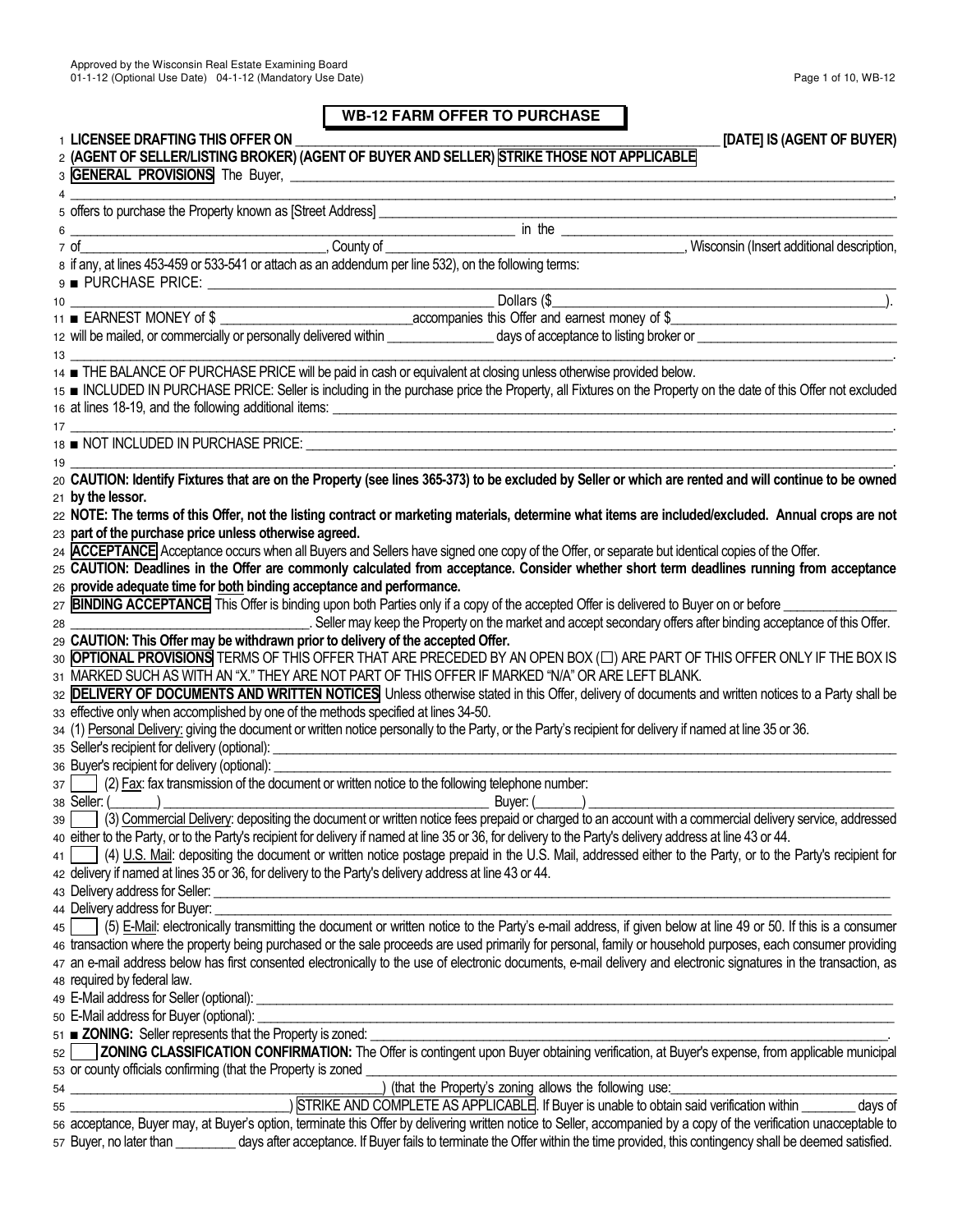|     | 58 CLOSING This transaction is to be closed no later than                                                                                                                   |
|-----|-----------------------------------------------------------------------------------------------------------------------------------------------------------------------------|
| 59  | at the place selected by Seller, unless otherwise agreed by the Parties in writing.                                                                                         |
| 60  | CLOSING PRORATIONS The following items, if applicable, shall be prorated at closing, based upon date of closing values: real estate taxes, rents, prepaid                   |
|     | 61 insurance (if assumed), private and municipal charges, property owners association assessments, fuel and                                                                 |
|     |                                                                                                                                                                             |
| 62  |                                                                                                                                                                             |
|     | 63 CAUTION: Provide basis for utility charges, fuel or other prorations if date of closing value will not be used.                                                          |
|     | 64 Any income, taxes or expenses shall accrue to Seller, and be prorated at closing, through the day prior to closing. Real estate taxes shall be prorated at closing       |
|     | 65 based on [CHECK BOX FOR APPLICABLE PRORATION FORMULA]:                                                                                                                   |
| 66  | The net general real estate taxes for the preceding year, or the current year if available (Net general real estate taxes are defined as general property                   |
| 67  | taxes after state tax credits and lottery credits are deducted) (NOTE: THIS CHOICE APPLIES IF NO BOX IS CHECKED)                                                            |
| 68  | Current assessment times current mill rate (current means as of the date of closing)                                                                                        |
|     |                                                                                                                                                                             |
| 69  | Sale price, multiplied by the municipality area-wide percent of fair market value used by the assessor in the prior year, or current year if known,                         |
| 70  | multiplied by current mill rate (current means as of the date of closing)                                                                                                   |
| 71  |                                                                                                                                                                             |
|     | 72 CAUTION: Buyer is informed that the actual real estate taxes for the year of closing and subsequent years may be substantially different than the                        |
|     | 73 amount used for proration especially in transactions involving new construction, extensive rehabilitation, remodeling or area-wide re-assessment.                        |
|     | 74 Buyer is encouraged to contact the local assessor regarding possible tax changes.                                                                                        |
| 75  | Buyer and Seller agree to re-prorate the real estate taxes, through the day prior to closing based upon the taxes on the actual tax bill for the year of                    |
| 76  | closing, with Buyer and Seller each owing his or her pro-rata share. Buyer shall, within 5 days of receipt, forward a copy of the bill to the forwarding                    |
|     |                                                                                                                                                                             |
| 77  | address Seller agrees to provide at closing. The Parties shall re-prorate within 30 days of Buyer's receipt of the actual tax bill. Buyer and Seller agree this             |
| 78  | is a post-closing obligation and is the responsibility of the Parties to complete, not the responsibility of the real estate brokers in this transaction.                   |
|     | 79 <b>OCCUPANCY</b> Occupancy of the entire Property shall be given to Buyer at time of closing unless otherwise provided in this Offer at lines 453-459 or 533-541         |
|     | so or in an addendum per line 532. Occupancy shall be given subject to tenant's rights, if any.                                                                             |
|     | 81 <b>LEASED PROPERTY</b> If Property is currently leased and lease(s) extend beyond closing, Seller shall assign Seller's rights under said lease(s) and transfer all      |
|     | 82 security deposits and prepaid rents thereunder to Buyer at closing. The terms of the (written) (oral) STRIKE ONE lease(s), if any, are                                   |
| 83  | . Insert additional terms, if any, at lines 453-459 or 533-541 or attach as an addendum per line 532.                                                                       |
|     | 84 CAUTION: If Seller or Seller's tenant occupies the Property after closing or retains ownership of crops (see lines 18-23 and 365-377), consider an                       |
|     | 85 agreement regarding occupancy, escrow, insurance, utilities, maintenance, responsibility for and rights to unharvested crops, farm operations,                           |
|     |                                                                                                                                                                             |
|     | 86 government programs and responsibility for clearing the Property of personal property and debris, etc.                                                                   |
|     | 87 RENTAL WEATHERIZATION This transaction (is) (is not) STRIKE ONE exempt from Wisconsin Rental Weatherization Standards (Wis. Admin. Code Ch.                              |
|     | 88 SPS 367). If not exempt, (Buyer) (Seller) STRIKE ONE ("Buyer" if neither is stricken) shall be responsible for compliance, including all costs, with Wisconsin           |
|     | 89 Rental Weatherization Standards. If Seller is responsible for compliance, Seller shall provide a Certificate of Compliance at closing.                                   |
| 90  | GOVERNMENT PROGRAMS: Seller shall deliver to Buyer, within ___________ days of acceptance of this Offer, a list of all federal, state, county, and                          |
|     | 91 local conservation, farmland, environmental, or other land use programs, agreements, restrictions, or conservation easements, which apply to any part of the             |
|     | 92 Property (e.g., farmland preservation agreements, farmland preservation or exclusive agricultural zoning, use value assessments, Forest Crop, Managed                    |
|     | 93 Forest, Conservation Reserve Program, wetland mitigation, shoreland zoning mitigation plan or comparable programs), along with disclosure of any penalties,              |
|     | 94 fees, withdrawal charges, or payback obligations pending, or currently deferred, if any. This contingency will be deemed satisfied unless Buyer delivers to              |
|     | 95 Seller, within seven (7) days of Buyer's Actual Receipt of said list and disclosure, or the deadline for delivery, whichever is earlier, a notice terminating this Offer |
|     |                                                                                                                                                                             |
|     | 96 based upon the use restrictions, program requirements, and/or amount of any penalty, fee, charge, or payback obligation.                                                 |
|     | 97 CAUTION: If Buyer does not terminate this Offer, Buyer is hereby agreeing that Buyer will continue in such programs, as may apply, and Buyer                             |
|     | 98 agrees to reimburse Seller should Buyer fail to continue any such program such that Seller incurs any costs, penalties, damages, or fees that are                        |
|     | 99 imposed because the program is not continued after sale. The Parties agree this provision survives closing.                                                              |
| 100 | MANAGED FOREST LAND: All, or part, of the Property is managed forest land under the Managed Forest Law (MFL). This designation will continue                                |
|     | 101 after closing. Buyer is advised as follows: The MFL is a landowner incentive program that encourages sustainable forestry on private woodlands by reducing              |
|     | 102 and deferring property taxes. Orders designating lands as managed forest lands remain in effect for 25 or 50 years. When ownership of land enrolled in the              |
|     | 103 MFL program changes, the new owner must sign and file a report of the change of ownership on a form provided by the Department of Natural Resources and                 |
|     | 104 pay a fee. By filing this form, the new owner agrees to the associated MFL management plan and the MFL program rules. The DNR Division of Forestry                      |
|     | 105 monitors forest management plan compliance. Changes you make to property that is subject to an order designating it as managed forest land, or to its use,              |
|     |                                                                                                                                                                             |
|     | 106 may jeopardize your benefits under the program or may cause the property to be withdrawn from the program and may result in the assessment of penalties.                |
|     | 107 For more information call the local DNR forester or visit http://www.dnr.state.wi.us/.                                                                                  |
|     | 108 <b>PROPERTY CONDITION REPRESENTATIONS</b> Seller represents to Buyer that as of the date of acceptance Seller has no notice or knowledge of Conditions                  |
|     | 109 Affecting the Property or Transaction (lines 144-162 and 242-281) other than those identified in Seller's Real Estate Condition Report dated                            |
| 110 | , which was received by Buyer prior to Buyer signing this Offer and which is made a part of this Offer by                                                                   |
|     | 111 reference COMPLETE DATE OR STRIKE AS APPLICABLE and                                                                                                                     |
| 112 | INSERT CONDITIONS NOT ALREADY INCLUDED IN THE CONDITION REPORT                                                                                                              |
|     | 113 REAL ESTATE CONDITION REPORT Wisconsin law requires owners of property which includes 1-4 dwelling units to provide Buyers with a Real Estate                           |
|     | 114 Condition Report. Excluded from this requirement are sales of property that has never been inhabited, sales exempt from the real estate transfer fee, and sales         |
|     | 115 by certain court-appointed fiduciaries (for example, personal representatives who have never occupied the Property). The form of the Report is found in Wis.            |
|     | 116 Stat. § 709.03. The law provides: "§ 709.02 Disclosure the owner of the property shall furnish, not later than 10 days after acceptance of the contract of sale         |
|     | 117 , to the prospective Buyer of the property a completed copy of the report  A prospective Buyer who does not receive a report within the 10 days may,                    |
|     |                                                                                                                                                                             |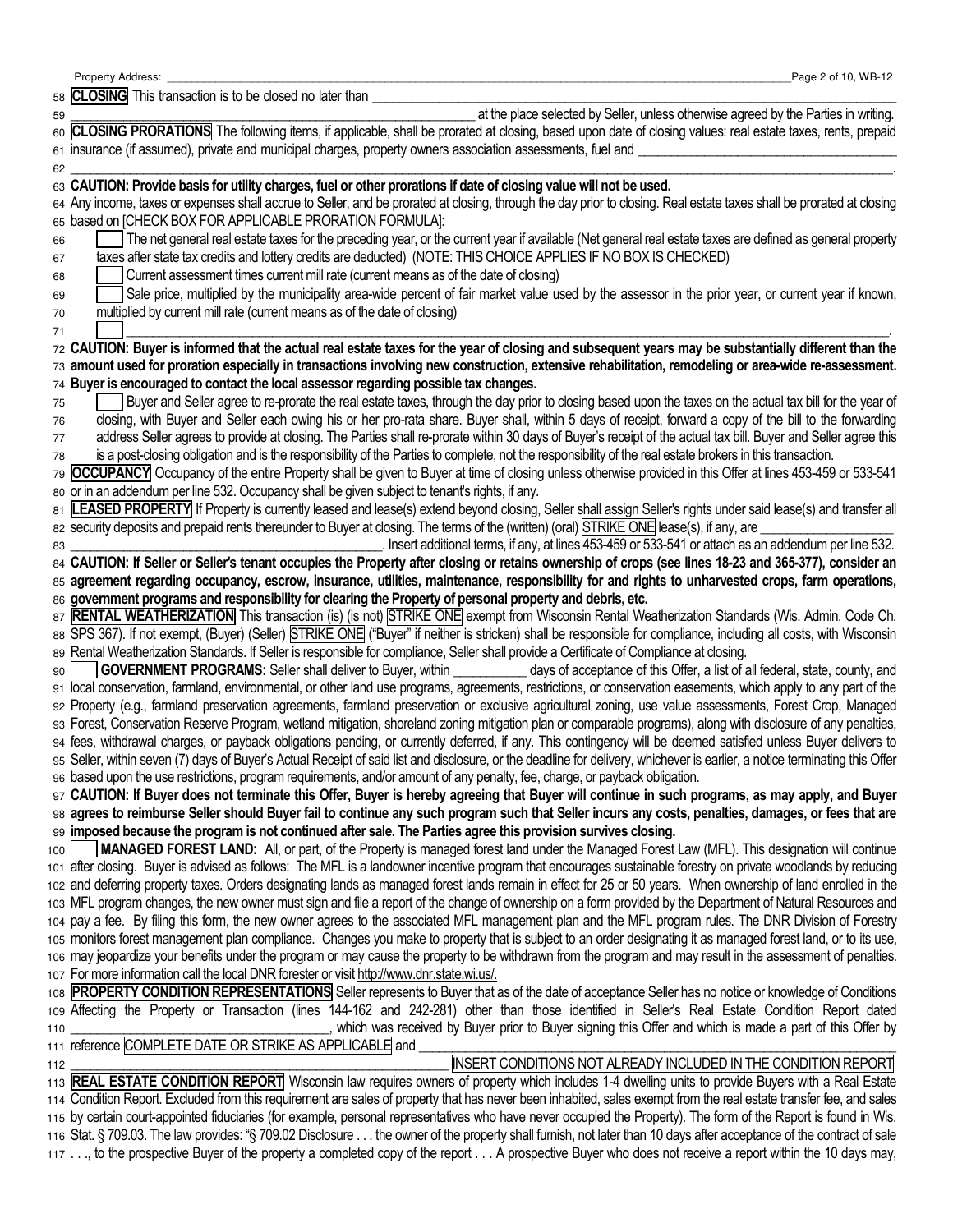within 2 business days after the end of that 10 day period, rescind the contract of sale . . . by delivering a written notice of rescission to the owner or the owner's agent." Buyer may also have certain rescission rights if a Real Estate Condition Report disclosing defects is furnished before expiration of the 10 days, but after

120 the Offer is submitted to Seller. Buyer should review the Report form or consult with an attorney for additional information regarding rescission rights.

 **FENCES:** Wis. Stat. § 90.03 requires the owners of adjoining properties to keep and maintain legal fences in equal shares where one or both of the properties is used and occupied for farming or grazing purposes.

**CAUTION: Consider an agreement addressing responsibility for fences if Property or adjoining land is used and occupied for farming or grazing purposes.** 

 **USE-VALUE ASSESSMENTS:** The use-value assessment system values agricultural land based on the income that would be generated from its rental for agricultural use rather than its fair market value. When a person converts agricultural land to a non-agricultural use (e.g., residential or commercial development), that person may owe a conversion charge. To obtain more information about the use-value law or conversion charge, contact the Wisconsin Department of Revenue's Equalization Section or visit http://www.revenue.wi.gov/.

 **FARMLAND PRESERVATION:** The early termination of a farmland preservation agreement or removal of land from such an agreement can trigger payment of a substantial conversion fee. Contact the Wisconsin Department of Agriculture, Trade and Consumer Protection Division of Agricultural Resource Management or visit http://datcp.wi.gov/ for more information.

 **CONSERVATION RESERVE PROGRAM (CRP):** The CRP encourages farmers, through contracts with the U.S. Department of Agriculture, to stop growing crops on highly erodible or environmentally sensitive land and instead to plant a protective cover of grass or trees. CRP contracts run for 10 to 15 years, and owners receive an annual rent plus one-half of the cost of establishing permanent ground cover. Removing lands from a CRP in breach of a contract can be quite costly. For more information call the state Farm Service Agency office or visit http://www.fsa.usda.gov/.

 **SHORELAND ZONING ORDINANCES:** All counties must adopt shoreland zoning ordinances that meet or are more restrictive than Wis. Admin. Code Chapter NR 115. County shoreland zoning ordinances apply to all unincorporated land within 1,000 feet of a navigable lake, pond or flowage or within 300 feet of a navigable river or stream and establish standards for building setbacks and height limits, cutting trees and shrubs, lot sizes, water runoff, impervious surface standards (that may be exceeded only if a mitigation plan is adopted) and repairs to nonconforming structures. Buyers must conform to any existing mitigation plans. For more information call the county zoning office or visit http://www.dnr.state.wi.us/. Buyer is advised to check with the applicable city, town or village for additional shoreland zoning restrictions, if any.

# **DEFINITIONS**

 **■** ACTUAL RECEIPT: "Actual Receipt" means that a Party, not the Party's recipient for delivery, if any, has the document or written notice physically in the Party's possession, regardless of the method of delivery.

**■** CONDITIONS AFFECTING THE PROPERTY OR TRANSACTION: "Conditions Affecting the Property or Transaction" are defined to include:

### a. Defects in the roof.

- b. Defects in the electrical system.
- c. Defects in part of the plumbing system (including the water heater, water softener and swimming pool) that is included in the sale.
- d. Defects in the heating and air conditioning system (including the air filters and humidifiers).
- e. Defects in the well, including unsafe well water due to contaminants such as coliform, nitrates and atrazine, and out-of-service wells and cisterns not
- closed/abandoned according to applicable regulations.
- f. Property is served by a joint well.
- g. Defects in the septic system or other sanitary disposal system, including an out-of-service system not closed/abandoned according to applicable regulations.
- h. Underground or aboveground fuel storage tanks on or previously located on the Property. (If "yes", the owner, by law, may have to register the tanks with
- the Department of Safety and Professional Services at P.O. Box 7970, Madison, Wisconsin, 53707, whether the tanks are in use or not. Regulations of the Department of Safety and Professional Services may require the closure or removal of unused tanks).
- i. An "LP" tank on the Property. (Specify in the additional information whether the tank is owned or leased).

 j. Defects in the basement or foundation (including cracks, seepage and bulges) or flooding, extreme dampness or wet walls; unsafe concentrations of mold or Defects in drain tiling or sump pumps.

- k. Property is located in a floodplain, wetland or shoreland zoning area.
- l. Defects in the structure of the Property.
- m. Defects in mechanical equipment included in the sale either as Fixtures or personal property.

#### (**Definitions Continued on page 5)**

 INSPECTIONS AND TESTING Buyer may only conduct inspections or tests if specific contingencies are included as a part of this Offer. An "inspection" is defined as an observation of the Property which does not include an appraisal or testing of the Property, other than testing for leaking carbon monoxide, or testing for leaking LP gas or natural gas used as a fuel source, which are hereby authorized. A "test" is defined as the taking of samples of materials such as soils, water, air or building materials from the Property and the laboratory or other analysis of these materials. Seller agrees to allow Buyer's inspectors, testers and appraisers reasonable access to the Property upon advance notice, if necessary to satisfy the contingencies in this Offer. Buyer and licensees may be present at all inspections and testing. Except as otherwise provided, Seller's authorization for inspections does not authorize Buyer to conduct testing of the Property.

#### **NOTE: Any contingency authorizing testing should specify the areas of the Property to be tested, the purpose of the test (e.g., to determine if environmental contamination is present), any limitations on Buyer's testing and any other material terms of the contingency.**

173 Buyer agrees to promptly restore the Property to its original condition after Buyer's inspections and testing are completed unless otherwise agreed to with Seller. Buyer agrees to promptly provide copies of all inspection and testing reports to Seller. Seller acknowledges that certain inspections or tests may detect

environmental pollution which may be required to be reported to the Wisconsin Department of Natural Resources.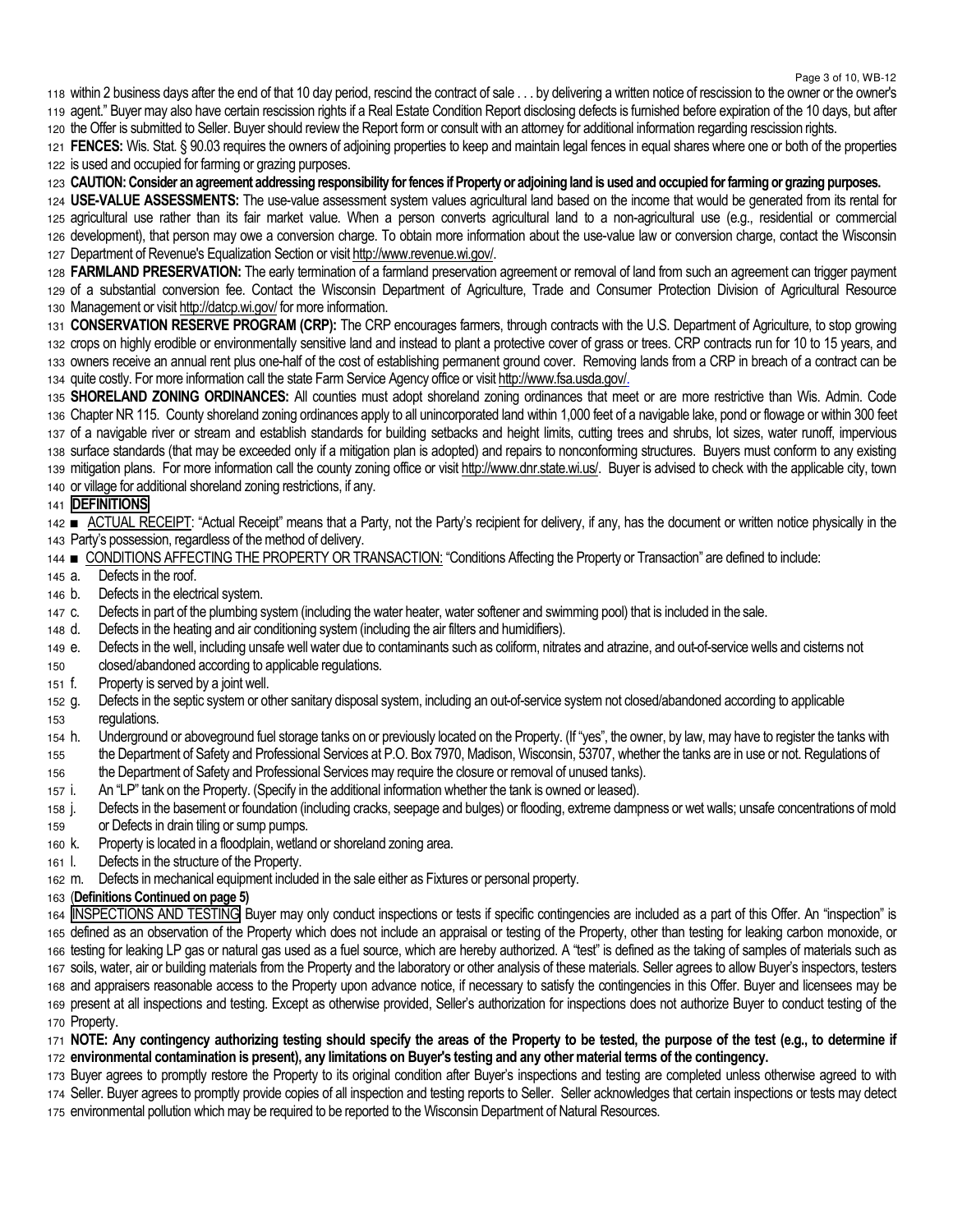|     | Page 4 of 10, WB-12<br>Property Address:                                                                                                                                                                                                                                                                                                    |
|-----|---------------------------------------------------------------------------------------------------------------------------------------------------------------------------------------------------------------------------------------------------------------------------------------------------------------------------------------------|
| 176 | WELL WATER CONTINGENCY: This Offer is contingent upon Buyer receiving, no later than ______________<br>days (after acceptance) (prior to closing)                                                                                                                                                                                           |
|     | 177 STRIKE ONE ("prior to closing" if neither is stricken), a current report from a state-certified or other independent qualified lab that indicates that the well(s) is/are                                                                                                                                                               |
|     | 178 supplying water that is within the levels established by federal or state laws regulating public water systems for safe human consumption, relative to the                                                                                                                                                                              |
|     | 179 following substances: bacteria (total Coliform/E.coli) and                                                                                                                                                                                                                                                                              |
| 180 | (Note: if desired, insert other substances that may affect drinking water safety such as: nitrate,                                                                                                                                                                                                                                          |
|     | 181 pesticides, atrazine, lead, arsenic, herbicides, etc. See DNR Web site at http://www.dnr.state.wi.us/org/water/dwg/priweltp.htm). (Buyer) (Seller) STRIKE ONE                                                                                                                                                                           |
|     | 182 ("Seller" if neither is stricken) shall be responsible for obtaining the report(s), including all costs. All water samples used for testing shall be taken by a licensed                                                                                                                                                                |
|     | 183 plumber or other independent, qualified person. Seller (shall) (shall not) STRIKE ONE ("shall" if neither is stricken) have the right to cure. See lines 229-240                                                                                                                                                                        |
|     | 184 regarding contingency satisfaction and the right to cure.                                                                                                                                                                                                                                                                               |
|     | 185 CAUTION: If material, address water quantity requirements and aesthetic standards in a separate contingency at lines 453-459 or 533-541 or attach                                                                                                                                                                                       |
|     | 186 as an addendum per line 532.                                                                                                                                                                                                                                                                                                            |
| 187 | WELL SYSTEM INSPECTION CONTINGENCY: This Offer is contingent upon Buyer receiving, no later than __________ days (after acceptance)                                                                                                                                                                                                         |
|     | 188 (prior to closing) STRIKE ONE ("prior to closing" if neither is stricken), a current written report from a licensed well driller or a licensed pump installer competent                                                                                                                                                                 |
|     | 189 to inspect well systems, which indicates that the well(s) and pressure system(s) conform to the (code in effect at time of installation) (current code) STRIKE                                                                                                                                                                          |
|     | 190 ONE ("code in effect at time of installation" if neither is stricken) and are not disapproved for current use. (Buyer) (Seller) STRIKE ONE ("Seller" if neither is                                                                                                                                                                      |
|     | 191 stricken) shall be responsible for obtaining the report(s), including all costs. Seller (shall) (shall not) STRIKE ONE ("shall" if neither is stricken) have the right to                                                                                                                                                               |
|     | 192 cure. See lines 229-240 regarding contingency satisfaction and the right to cure.                                                                                                                                                                                                                                                       |
| 193 | PRIVATE ONSITE WASTEWATER TREATMENT SYSTEM (POWTS) INSPECTION CONTINGENCY: This Offer is contingent upon Buyer receiving,                                                                                                                                                                                                                   |
|     | days (after acceptance) (prior to closing) STRIKE ONE ("prior to closing" if neither is stricken), current written report(s) from a county<br>194 no later than                                                                                                                                                                             |
|     | 195 code administrator, licensed master plumber, licensed master plumber-restricted service, licensed plumbing designer, registered engineer, certified POWTS                                                                                                                                                                               |
|     | 196 inspector, certified septage operator or a certified soil tester, which indicates that the POWTS conforms to the code in effect when the POWTS was installed, is                                                                                                                                                                        |
|     | 197 not disapproved for current use, is hydraulically functional and maintains vertical separation from limiting conditions such as groundwater and bedrock per                                                                                                                                                                             |
|     | 198 current code. If required by the inspector, the POWTS is to be pumped at time of inspection, at Seller's expense. (Buyer) (Seller) STRIKE ONE ("Seller" if                                                                                                                                                                              |
|     | 199 neither is stricken) shall be responsible for obtaining the report(s), including all costs. Seller (shall) (shall not) STRIKE ONE ("shall" if neither is stricken) have                                                                                                                                                                 |
|     | 200 the right to cure. See lines 229-240 regarding contingency satisfaction and the right to cure.                                                                                                                                                                                                                                          |
|     | 201 NOTE: Different professionals may be needed to inspect different system components.<br>202 CAUTION: Buyer is aware that POWTS are regulated by state and county agencies. Additional inspection(s)/testing and ongoing maintenance                                                                                                      |
|     | 203 programs may be required upon transfer of the Property. A failing inspection or test may result in a new system being required. Buyer is advised                                                                                                                                                                                        |
|     | 204 to check with the county and local municipality for additional POWTS requirements.                                                                                                                                                                                                                                                      |
| 205 | ENVIRONMENTAL SITE ASSESSMENT: This Offer is contingent upon Buyer receiving, no later than ____________<br>days (after acceptance)                                                                                                                                                                                                         |
|     |                                                                                                                                                                                                                                                                                                                                             |
|     |                                                                                                                                                                                                                                                                                                                                             |
|     | 206 (prior to closing) STRIKE ONE ("prior to closing" if neither is stricken), a written Environmental Site Assessment of the Property (see lines 354-364) prepared by                                                                                                                                                                      |
|     | 207 a qualified independent environmental consultant of Buyer's choice, at (Buyer's)(Seller's) expense STRIKE ONE ("Buyer's" if neither is stricken) which<br>208 discloses no defects. For purposes of this contingency, a defect is defined as a material violation of environmental laws, a material contingent liability affecting      |
|     | 209 the Property arising under any environmental laws, the presence of an underground storage tank(s) or material levels of hazardous substances either on the                                                                                                                                                                              |
|     | 210 Property or presenting a significant risk of contaminating the Property due to future migration from other properties. Seller (shall) (shall not) STRIKE ONE                                                                                                                                                                            |
|     | 211 ("shall" if neither is stricken) have the right to cure the Defects. See lines 229-240 regarding contingency satisfaction and the right to cure.                                                                                                                                                                                        |
| 212 | <b>INSPECTION CONTINGENCY:</b> This contingency only authorizes inspections, not testing (see lines 164-175). This Offer is contingent upon qualified                                                                                                                                                                                       |
|     |                                                                                                                                                                                                                                                                                                                                             |
| 214 | 213 independent inspectors or independent qualified third parties conducting inspection(s) of the Property, and<br>_ (list any Property components, mechanical systems, Fixtures, etc.,                                                                                                                                                     |
|     | 215 to be separately inspected) and providing Buyer with a current written report no later than _______<br>days (after acceptance) (prior to closing) STRIKE ONE                                                                                                                                                                            |
|     | 216 ("prior to closing" if neither is stricken), which discloses no Defects as defined at lines 223-228. Buyer shall order the inspection(s) and be responsible for all                                                                                                                                                                     |
|     | 217 costs. Buyer may have follow-up inspections recommended in a written report resulting from an authorized inspection performed provided they occur prior to                                                                                                                                                                              |
|     | 218 the deadline at line 215. Inspection(s) shall be performed by a qualified independent inspector or independent qualified third party. Seller (shall) (shall not)                                                                                                                                                                        |
|     | 219 STRIKE ONE ("shall" if neither is stricken) have the right to cure the Defects. See lines 229-240 regarding contingency satisfaction and the right to cure.                                                                                                                                                                             |
|     | 220 CAUTION: Buyer should provide sufficient time for each initial and follow-up inspection.                                                                                                                                                                                                                                                |
|     | 221 These inspections may include, but are not limited to the structure and mechanical systems of all improvements, all operating equipment for both business and                                                                                                                                                                           |
|     | 222 personal use (if included in purchase price), and any environmental conditions on or affecting the Property.                                                                                                                                                                                                                            |
|     | 223 For purposes of this contingency only, a Defect means: (a) a structural, mechanical or other condition or determination that: (1) would have a significant                                                                                                                                                                              |
|     | 224 adverse effect on the value of the Property including the operating equipment being purchased as part of the Property; (2) would pose a significant adverse                                                                                                                                                                             |
|     | 225 effect on the health or safety of future occupants or persons working on the Property; or (3) would significantly shorten or have a significant adverse effect on                                                                                                                                                                       |
|     | 226 the normal life of the Property or a component of it if not repaired, removed or replaced; or (b) contamination from the use, storage or disposal of hazardous or                                                                                                                                                                       |
|     | 227 toxic substances on the Property. Defects do not include structural, mechanical or other conditions the nature and extent of which Buyer had actual knowledge                                                                                                                                                                           |
|     | 228 or written notice before signing this Offer.                                                                                                                                                                                                                                                                                            |
|     | 229 CONTINGENCY SATISFACTION: Each contingency selected above (well water, well system, POWTS, Environmental Site Assessment, or inspection)                                                                                                                                                                                                |
|     | 230 shall be deemed satisfied unless Buyer, within five days of the earlier of: (1) Buyer's receipt of the applicable water, well, POWTS, Environmental Site<br>231 Assessment or inspection report(s); or (2) the deadline for delivery of said report(s), delivers to Seller a copy of the report(s) and a written notice stating why the |

**NOTE: (2) is not applicable when Seller is providing report(s).**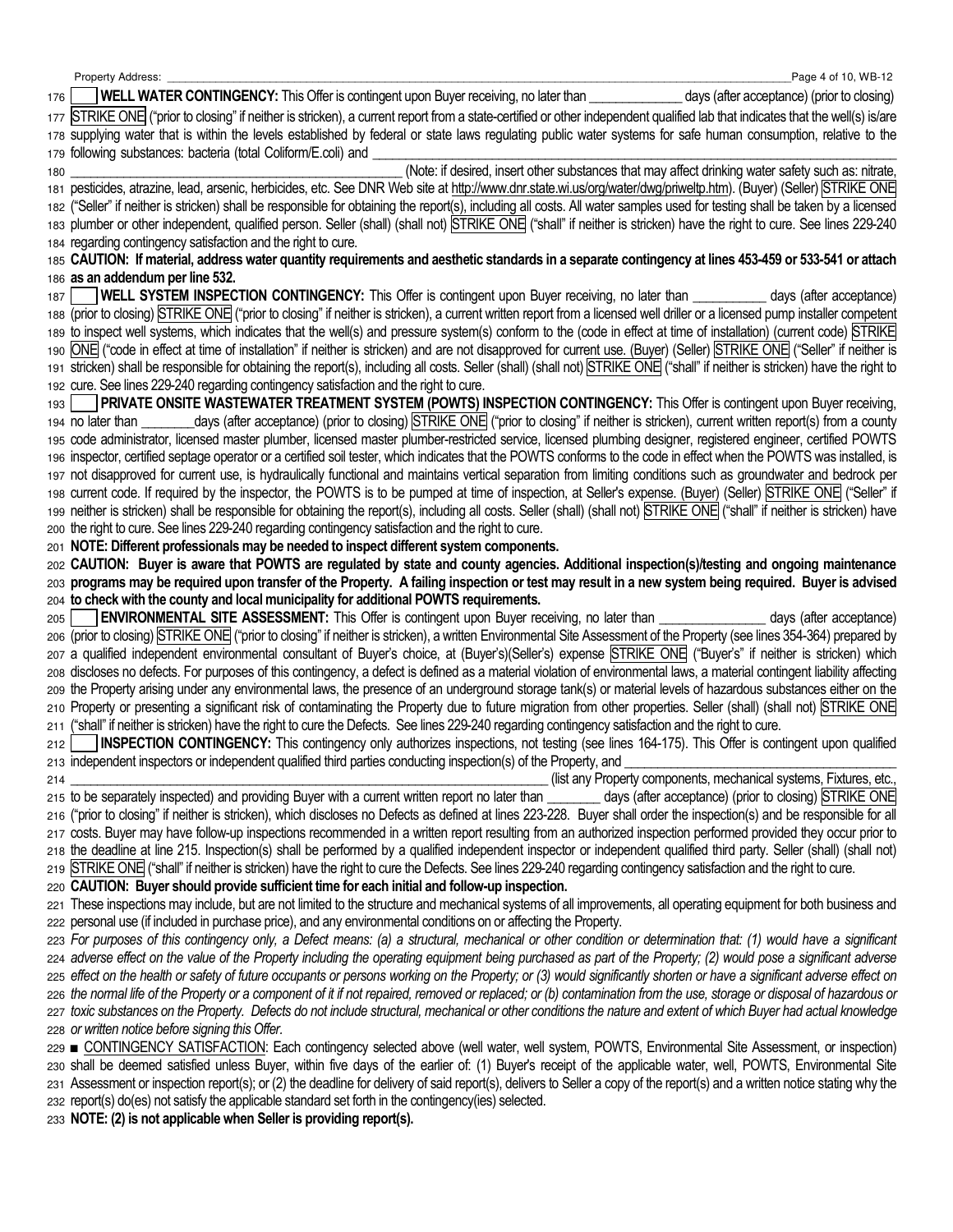Page 5 of 10, WB-12

234 ■ RIGHT TO CURE: If Seller has the right to cure, Seller may satisfy this contingency by: (1) delivering to Buyer a written notice of Seller's election to cure within 10 days of Buyer's delivery of Buyer's notice; (2) curing the Defects in a good and workmanlike manner which satisfies the standard set forth in the above-selected contingency; and (3) delivering to Buyer a written report detailing the work done within 3 days prior to closing. This Offer shall be null and void if Buyer makes timely delivery of the above notice and report(s) and: (1) Seller does not have the right to cure or (2) Seller has a right to cure but: (a) Seller delivers notice that Seller will not cure or (b) Seller does not timely deliver the notice of election to cure. A POWTS Defect may be cured only by repairing the current POWTS or by replacing the current POWTS with the same type of system which meets the standard stated above, unless otherwise agreed to by the Parties in writing.

# **DEFINITIONS CONTINUED FROM PAGE 3**

- n. Boundary or lot line disputes, encroachments or encumbrances (including a joint driveway) or noncompliance with fence laws (see Wis. Stat. Ch. 90).
- o. Defect caused by unsafe concentrations of, or unsafe conditions relating to, radon, radium in water supplies, lead in paint, lead or arsenic in soil, lead in water supplies or plumbing system, or other potentially hazardous or toxic substances on the Property. **NOTE: Specific federal lead paint disclosure**
- **requirements must be complied with in the sale of most residential properties built before 1978.**
- p. Presence of asbestos or asbestos-containing materials on the Property.
- q. Defect caused by unsafe concentrations of, unsafe conditions relating to, or the storage of, hazardous or toxic substances on neighboring properties.
- r. Dumpsites on the Property where pesticides, herbicides, fertilizer or other toxic or hazardous materials or containers for these materials were disposed of in violation of manufacturer's or government guidelines or other laws regulating said disposal.
- s. Current or previous termite, powder-post beetle or carpenter ant infestations or Defects caused by animal or other insect infestations.
- t. Defects in a wood burning stove or fireplace or Defects caused by a fire in a stove or fireplace or elsewhere on the Property or a violation of applicable state or local smoke detector laws. **NOTE: State law requires operating smoke detectors on all levels of all residential properties***,* **and operating carbon monoxide detectors on all levels of most residential properties (see Wis. Stat. §§ 101.149 and 101.647).**
- u. Remodeling affecting the Property's structure or mechanical systems or additions to Property during Seller's ownership without required permits.
- v. Federal, state or local regulations requiring repairs, alterations or corrections of an existing condition.
- w. Notice of property tax increases, other than normal annual increases, or a pending property reassessment.
- x. Remodeling that may increase the Property's assessed value.
- y. Proposed or pending special assessments.
- z. Property is located within a special purpose district, such as a drainage district, lake district or sanitary district, that has the authority to impose assessments against the real property located within the district.
- aa. Proposed construction of a public project that may affect the use of the Property.
- bb. Subdivision homeowners' associations, common areas co-owned with others, zoning violations or nonconforming uses, conservation easements, restrictive covenants, rights-of-way, easements or another use of a part of the Property by non-owners, other than recorded utility easements.
- cc. Other defects affecting the Property including, without limitation: lack of legal access; any land division involving the Property for which required state or local permits had not been obtained; livestock siting violations (Wis. Admin. Code Ch. ATCP 51); existing or abandoned manure storage facilities; production of methamphetamine (meth) or other hazardous chemicals on the Property; significant odor, noise, water diversion or other irritants emanating from neighboring property; or high voltage electric (100 kv or greater) or steel natural gas transmission lines located on but not directly serving the Property.
- dd. A portion of the Property being subject to, enrolled in or in violation of a farmland preservation agreement or a Forest Crop, Managed Forest (see disclosure requirements in Wis. Stat. § 710.12), Conservation Reserve or comparable program (see lines 100-107 and 131-134).
- ee. Substantial crop damage from disease, insects, soil contamination, wildlife or other causes; diseased trees; or substantial injuries or disease in livestock on the Property or neighboring properties.
- ff. Presence of unsafe levels of mold, or roof, basement, window or plumbing leaks, or overflow from sinks, bathtubs or sewers, or other water or moisture intrusions or conditions that might initiate the growth of unsafe levels of mold.
- gg. A structure on the Property is designated as a historic building or part of the Property is in a historic district.
- hh. All or part of the land has been assessed as agricultural land, the owner has been assessed a use-value conversion charge or the payment of a use-value conversion charge has been deferred (see lines 124-127).
- ii. Property is in a certified farmland preservation zoning district or subject to a farmland preservation agreement (see lines 128-130).
- 279 jj. Property is subject to a mitigation plan required by DNR rules related to county shoreland zoning ordinances that obligates the owner to establish or maintain certain measures related to shoreland conditions, enforceable by the county.
- kk. A pier attached to the Property is not in compliance with state or local pier regulations.
- DEADLINES: "Deadlines" expressed as a number of "days" from an event, such as acceptance, are calculated by excluding the day the event occurred and by counting subsequent calendar days. The deadline expires at midnight on the last day. Deadlines expressed as a specific number of "business days" exclude Saturdays, Sundays, any legal public holiday under Wisconsin or Federal law, and any other day designated by the President such that the postal service does not receive registered mail or make regular deliveries on that day. Deadlines expressed as a specific number of "hours" from the occurrence of an event, such as receipt of a notice, are calculated from the exact time of the event, and by counting 24 hours per calendar day. Deadlines expressed as a specific day of the calendar year or as the day of a specific event, such as closing, expire at midnight of that day.
- DEFECT: "Defect" means a condition that would have a significant adverse effect on the value of the Property; that would significantly impair the health or safety of future occupants of the Property; or that if not repaired, removed or replaced would significantly shorten or adversely affect the expected normal life of the premises**.**
- (**Definitions Continued on page 7)**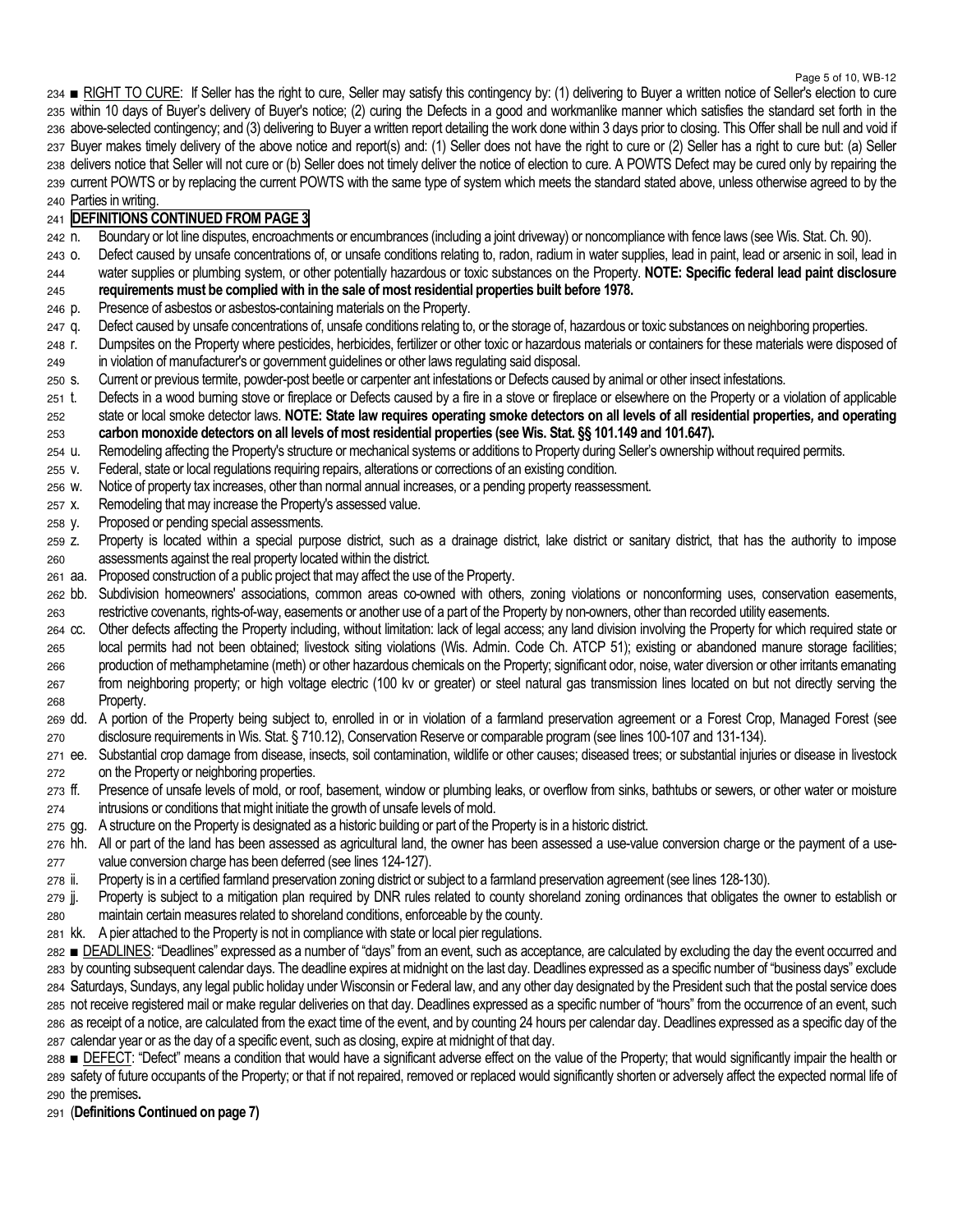|     | 293 ■ CONVEYANCE OF TITLE: Upon payment of the purchase price, Seller shall convey the Property by warranty deed (trustee's deed if Seller is a                                                                                                                                                                                      |
|-----|--------------------------------------------------------------------------------------------------------------------------------------------------------------------------------------------------------------------------------------------------------------------------------------------------------------------------------------|
|     | 294 trust, personal representative's deed if Seller is an estate or other conveyance as provided herein), free and clear of all liens and encumbrances,                                                                                                                                                                              |
|     | 295 except: municipal and zoning ordinances and agreements entered under them, recorded easements for the distribution of utility and municipal services,                                                                                                                                                                            |
|     | 296 recorded building and use restrictions and covenants, present uses of the Property in violation of the foregoing disclosed in Seller's Real Estate Condition                                                                                                                                                                     |
|     | 297 Report and in this Offer, general taxes levied in the year of closing and                                                                                                                                                                                                                                                        |
| 298 | which constitutes merchantable title for purposes of this transaction.                                                                                                                                                                                                                                                               |
|     | 299 Seller shall complete and execute the documents necessary to record the conveyance at Seller's cost and pay the Wisconsin Real Estate Transfer Fee.                                                                                                                                                                              |
|     | 300 WARNING: Municipal and zoning ordinances, recorded building and use restrictions, covenants and easements may prohibit certain                                                                                                                                                                                                   |
|     | 301 improvements or uses and therefore should be reviewed, particularly if Buyer contemplates making improvements to Property or a use other than                                                                                                                                                                                    |
|     | 302 the current use. If Buyer is considering development of the Property, Buyer should consider restrictions on development if Property is zoned                                                                                                                                                                                     |
|     | 303 agricultural. Buyer should consider the need for feasibility studies, estimates for utility and infrastructure installations and zoning variances, which                                                                                                                                                                         |
|     | 304 may be required before certain future development may be possible. Contingencies may be added to this Offer to address these development                                                                                                                                                                                         |
|     | 305 requirements, if applicable.                                                                                                                                                                                                                                                                                                     |
|     | 306 ■ TITLE EVIDENCE: Seller shall give evidence of title in the form of an owner's policy of title insurance in the amount of the purchase price on a current ALTA                                                                                                                                                                  |
|     | 307 form issued by an insurer licensed to write title insurance in Wisconsin. Seller shall pay all costs of providing title evidence to Buyer. Buyer shall pay all costs of                                                                                                                                                          |
|     | 308 providing title evidence required by Buyer's lender.                                                                                                                                                                                                                                                                             |
|     | 309 ■ GAP ENDORSEMENT: Seller shall provide a "gap" endorsement or equivalent gap coverage at (Seller's) (Buyer's) STRIKE ONE ("Seller's" if neither                                                                                                                                                                                 |
|     | 310 stricken) cost to provide coverage for any liens or encumbrances first filed or recorded after the effective date of the title insurance commitment and before the                                                                                                                                                               |
|     | 311 deed is recorded, subject to the title insurance policy exclusions and exceptions, provided the title company will issue the endorsement. If a gap endorsement                                                                                                                                                                   |
|     | 312 or equivalent gap coverage is not available, Buyer may give written notice that title is not acceptable for closing (see lines 317-322).                                                                                                                                                                                         |
|     | 313 ■ PROVISION OF MERCHANTABLE TITLE: For purposes of closing, title evidence shall be acceptable if the required title insurance commitment is delivered                                                                                                                                                                           |
|     | 314 to Buyer's attorney or Buyer not more than ________ days after acceptance ("15" if left blank), showing title to the Property as of a date no more than 15 days                                                                                                                                                                  |
|     | 315 before delivery of such title evidence to be merchantable per lines 293-299, subject only to liens which will be paid out of the proceeds of closing and standard                                                                                                                                                                |
|     | 316 title insurance requirements and exceptions, as appropriate.                                                                                                                                                                                                                                                                     |
|     | 317 ■ TITLE NOT ACCEPTABLE FOR CLOSING: If title is not acceptable for closing, Buyer shall notify Seller in writing of objections to title within _<br>days                                                                                                                                                                         |
|     | 318 ("15" if left blank) after delivery of the title commitment to Buyer or Buyer's attorney. In such event, Seller shall have a reasonable time, but not exceeding                                                                                                                                                                  |
|     | days ("5" if left blank) from Buyer's delivery of the notice stating title objections, to deliver notice to Buyer stating Seller's election to remove the<br>319<br>320 objections by the time set for closing. In the event that Seller is unable to remove said objections, Buyer may deliver to Seller written notice waiving the |
|     | 321 objections, and the time for closing shall be extended accordingly. If Buyer does not waive the objections, Buyer shall deliver written notice of termination and                                                                                                                                                                |
|     | 322 this Offer shall be null and void. Providing title evidence acceptable for closing does not extinguish Seller's obligations to give merchantable title to Buyer.                                                                                                                                                                 |
|     | 323 ■ REVIEW OF RECORDS: CAUTION: If surveys, soil analysis, acreage calculations, government program contracts, operating records (including                                                                                                                                                                                        |
|     | 324 prior use of pesticides or herbicides), etc. are material to Buyer's decision to purchase, Buyer should consider using the Document Review                                                                                                                                                                                       |
|     | 325 Contingency on lines 326-345, or inserting a contingency for review of these records. See lines 453-459, 533-541 or use an addendum per line 532.                                                                                                                                                                                |
| 326 | DOCUMENT REVIEW CONTINGENCY: This Offer is contingent upon Seller delivering the optional documents checked on lines 332-345 to Buyer                                                                                                                                                                                                |
|     | days of acceptance: This contingency shall be deemed satisfied unless Buyer, within _______ days of the earlier of receipt of the final<br>327 within                                                                                                                                                                                |
|     | 328 document to be delivered or the deadline for delivery of the documents, delivers to Seller a written notice indicating that this contingency has not been satisfied.                                                                                                                                                             |
|     | 329 The notice shall identify which document(s) have not been timely delivered or do not meet the standard set forth for the document(s). Buyer shall keep all                                                                                                                                                                       |
|     | 330 information reviewed confidential until closing. If this Offer does not close Buyer shall promptly return all documents received from Seller. [CHECK THOSE                                                                                                                                                                       |
|     | 331 THAT APPLY]:                                                                                                                                                                                                                                                                                                                     |
| 332 | Documents evidencing that the sale of the Property has been properly authorized, if Seller is a business entity.                                                                                                                                                                                                                     |
| 333 | An inventory of all equipment, appliances, fixtures, tools, supplies and other personal property included in this transaction which is consistent with                                                                                                                                                                               |
| 334 | representations made in this Offer.                                                                                                                                                                                                                                                                                                  |
| 335 | Uniform Commercial Code lien search as to the personal property included in the purchase price, showing the personal property and Property to be free                                                                                                                                                                                |
| 336 | and clear of all liens, other than liens to be released prior to or at closing.                                                                                                                                                                                                                                                      |
| 337 | Any available agricultural operational records including fertilizer, pesticide and herbicide application, handling and storage, and livestock waste storage                                                                                                                                                                          |
| 338 | and spreading.                                                                                                                                                                                                                                                                                                                       |
| 339 | Documentation/records confirming tillable land acreage, crop allocation, different crop bases, crop yields such as Farm Service Agency (FSA) reports.                                                                                                                                                                                |
| 340 | Financial records including profit and loss statements, balance sheets, accounts payable and receivable, and records pertaining to any accrued or                                                                                                                                                                                    |
| 341 | payable income, sales, payroll, unemployment or Social Security taxes relative to the farm operations.                                                                                                                                                                                                                               |
| 342 | Municipal records, reports or other documentation confirming what development rights have been transferred or received under the applicable municipal                                                                                                                                                                                |
| 343 | Transfer of Development Rights (TDR) ordinances.                                                                                                                                                                                                                                                                                     |
| 344 | Any contracts, leases, permits, licenses, distributorships or franchises relative to the farm operations.                                                                                                                                                                                                                            |
| 345 | Other                                                                                                                                                                                                                                                                                                                                |
| 346 | LAND USE APPROVAL: This Offer is contingent upon (Buyer) (Seller) STRIKE ONE ("Buyer" if neither is stricken) obtaining a $\Box$ rezoning;                                                                                                                                                                                           |
| 347 | conditional use permit; $\Box$ license; $\Box$ variance; $\Box$ building permit; $\Box$ occupancy permit; $\Box$ other                                                                                                                                                                                                               |
| 348 | [CHECK ALL THAT APPLY] for the Property for (its use as _____                                                                                                                                                                                                                                                                        |
| 349 | days of acceptance. The cost of obtaining the approval(s) shall be paid by (Buyer) (Seller)<br>COMPLETE AND STRIKE AS APPLICABLE within                                                                                                                                                                                              |
|     | 350 STRIKE ONE ("Buyer" if neither is stricken). This contingency shall be deemed satisfied unless Buyer, within<br>days of the deadline for obtaining the                                                                                                                                                                           |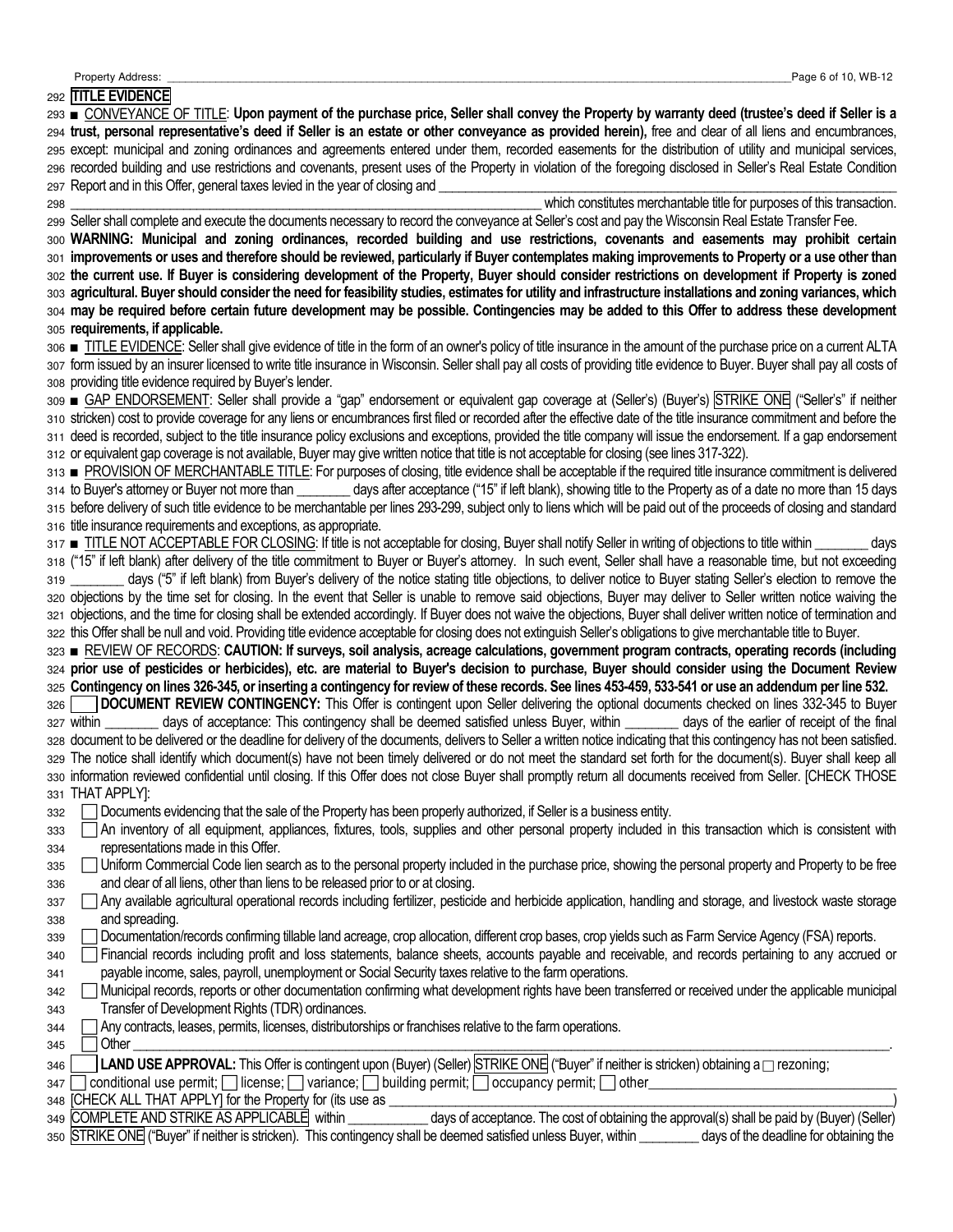Page 7 of 10, WB-12

approval, delivers written notice of termination to Seller accompanied by written evidence substantiating why the approval cannot be obtained by the deadline

at line 350. Upon delivery of Buyer's notice, this Offer shall be null and void. Seller agrees to cooperate with Buyer as necessary to satisfy this contingency.

## **DEFINITIONS CONTINUED FROM PAGE 5**

 ■ ENVIRONMENTAL SITE ASSESSMENT: An "Environmental Site Assessment" (also known as a "Phase I Site Assessment") (see lines 205-211) may include, but is not limited to: (1) an inspection of the Property; (2) a review of the ownership and use history of the Property, including a search of title records for a period of 80 years prior to the visual inspection; (3) a review of historic and recent aerial photographs of the Property, if available; (4) a review of environmental licenses, permits or orders issued with respect to the Property; (5) an evaluation of results of any environmental sampling and analysis that has been conducted on the Property; and (6) a review to determine if the Property is listed in any of the written compilations of sites or facilities considered to pose a threat to human health or the environment including the National Priorities List, the Department of Natural Resources' (DNR) Registry Waste Disposal Sites, the DNR's Remediation and Redevelopment (RR) Sites Map including the Geographical Information System (GIS) Registry and related resources. Any Environmental Site Assessment performed under this Offer shall comply with generally recognized industry standards (e.g. current ASTM International "Standard Practice for Environmental Site Assessments") and state and federal guidelines, as applicable.

#### **CAUTION: Unless otherwise agreed, an Environmental Site Assessment does not include subsurface testing of the soil or groundwater or other testing of the Property for environmental pollution.**

 **■** FIXTURE: A "Fixture" is an item of property which is physically attached to or so closely associated with land or buildings so as to be treated as part of the real estate, including, without limitation, physically attached items not easily removable without damage to the premises, items specifically adapted to the premises, and items customarily treated as fixtures, including, but not limited to, all: garden bulbs; plants; shrubs and trees; screen and storm doors and windows; electric lighting fixtures; window shades; curtain and traverse rods; blinds and shutters; central heating and cooling units and attached equipment; water heaters and treatment systems; sump pumps; attached or fitted floor coverings; awnings; attached antennas, garage door openers and remote controls; installed security systems; central vacuum systems and accessories; in-ground sprinkler systems and component parts; built-in appliances; ceiling fans; fences; storage buildings on permanent foundations and docks/piers on permanent foundations; perennial crops; perennial plants; in-ground and aboveground crop 372 irrigation systems; ventilating fans; barn cleaners; silo unloaders; augers; feeding equipment; bulk tanks and refrigeration systems; pipeline milking systems; vacuum lines; vacuum pumps and attached motors; and aboveground and underground fuel tanks.

 **CAUTION: Exclude any Fixtures to be retained by Seller or which are rented (e.g., water softener or other water conditioning systems, home entertainment and satellite dish components, L.P. tanks, etc.) on lines 18-19. Address annual and perennial crops, livestock, rented fixtures not owned by Seller, fixtures owned by Seller but which will not be included in the purchase price (e.g., irrigation systems) and equipment which may be personal property but will be included in the purchase price. Annual crops are not part of the purchase price unless otherwise agreed.** 

**■** PROPERTY: Unless otherwise stated, "Property" means the real estate described at lines 5-8.

 **PERSONAL DELIVERY/ACTUAL RECEIPT** Personal delivery to, or Actual Receipt by, any named Buyer or Seller constitutes personal delivery to, or Actual Receipt by, all Buyers or Sellers.

 **DISTRIBUTION OF INFORMATION** Buyer and Seller authorize the agents of Buyer and Seller to: (i) distribute copies of the Offer to Buyer's lender, appraisers, title insurance companies and any other settlement service providers for the transaction as defined by the Real Estate Settlement Procedures Act (RESPA); (ii) report sales and financing concession data to multiple listing service sold databases; and (iii) provide active listing, pending sale, closed sale and financing concession information and data**,** and related information regarding seller contributions, incentives or assistance, and third party gifts, to appraisers researching comparable sales, market conditions and listings, upon inquiry.

#### **EARNEST MONEY**

 ■ HELD BY: Unless otherwise agreed, earnest money shall be paid to and held in the trust account of the listing broker (Buyer's agent if Property is not listed or Seller's account if no broker is involved), until applied to purchase price or otherwise disbursed as provided in the Offer.

 **CAUTION: Should persons other than a broker hold earnest money, an escrow agreement should be drafted by the Parties or an attorney. If someone other than Buyer makes payment of earnest money, consider a special disbursement agreement.** 

 ■ DISBURSEMENT: If negotiations do not result in an accepted offer, the earnest money shall be promptly disbursed (after clearance from payor's depository institution if earnest money is paid by check) to the person(s) who paid the earnest money. At closing, earnest money shall be disbursed according to the closing statement. If this Offer does not close, the earnest money shall be disbursed according to a written disbursement agreement signed by all Parties to this Offer. If said disbursement agreement has not been delivered to broker within 60 days after the date set for closing, broker may disburse the earnest money: (1) as directed by an attorney who has reviewed the transaction and does not represent Buyer or Seller; (2) into a court hearing a lawsuit involving the earnest money and all Parties to this Offer; (3) as directed by court order; or (4) any other disbursement required or allowed by law. Broker may retain legal services to direct disbursement per (1) or to file an interpleader action per (2) and broker may deduct from the earnest money any costs and reasonable attorneys fees, not to exceed \$250, prior to disbursement.

 ■ LEGAL RIGHTS/ACTION: Broker's disbursement of earnest money does not determine the legal rights of the Parties in relation to this Offer. Buyer's or Seller's legal right to earnest money cannot be determined by broker. At least 30 days prior to disbursement per (1) or (4) above, broker shall send Buyer and Seller notice of the disbursement by certified mail. If Buyer or Seller disagree with broker's proposed disbursement, a lawsuit may be filed to obtain a court order regarding disbursement. Small Claims Court has jurisdiction over all earnest money disputes arising out of the sale of residential property with 1-4 dwelling units and certain other earnest money disputes. Buyer and Seller should consider consulting attorneys regarding their legal rights under this Offer in case of a dispute. Both Parties agree to hold the broker harmless from any liability for good faith disbursement of earnest money in accordance with this Offer or applicable Department of Safety and Professional Services regulations concerning earnest money. See Wis. Admin. Code Ch. REEB 18.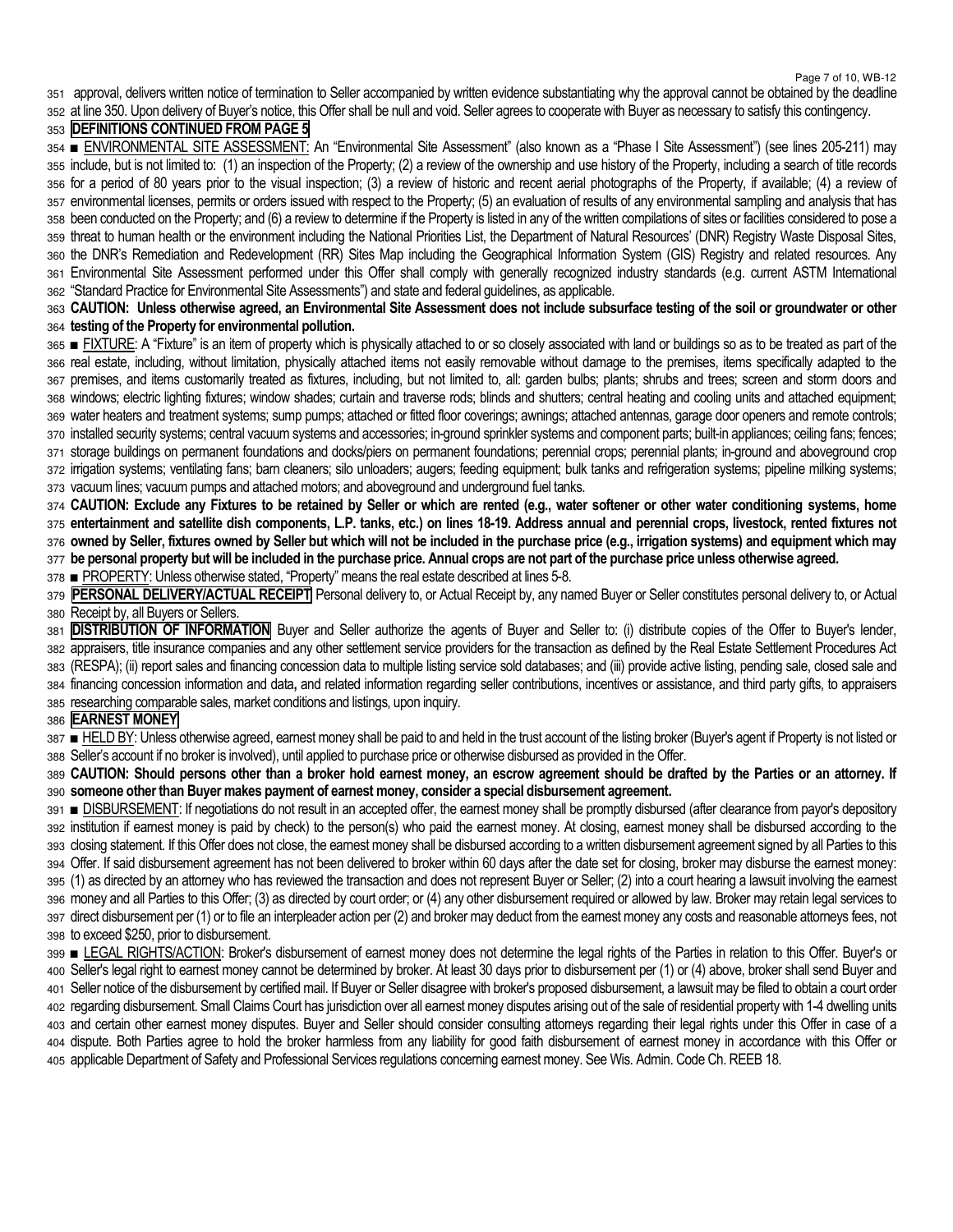Property Address: \_\_\_\_\_\_\_\_\_\_\_\_\_\_\_\_\_\_\_\_\_\_\_\_\_\_\_\_\_\_\_\_\_\_\_\_\_\_\_\_\_\_\_\_\_\_\_\_\_\_\_\_\_\_\_\_\_\_\_\_\_\_\_\_\_\_\_\_\_\_\_\_\_\_\_\_\_\_\_\_\_\_\_\_\_\_\_\_\_\_\_\_\_\_\_\_\_\_\_\_\_\_\_Page 8 of 10, WB-12 **IF LINE 407 IS NOT MARKED OR IS MARKED N/A LINES 440-445 APPLY. FINANCING CONTINGENCY:** This Offer is contingent upon Buyer being able to obtain a written \_ \_\_\_\_\_\_\_\_\_\_\_\_\_\_\_\_\_\_\_\_\_\_\_\_\_\_\_\_ [INSERT LOAN PROGRAM OR SOURCE] first mortgage loan commitment as described below, within \_\_\_\_\_\_\_\_ days of acceptance of this Offer. The financing selected shall be in an amount of not less than \$ \_\_\_\_\_\_\_\_\_\_\_\_\_\_\_\_\_\_\_\_\_\_\_\_\_\_\_\_\_\_\_ for a term of not less than 410 years, amortized over not less than years. Initial monthly payments of principal and interest shall not exceed \$ Monthly payments may also include 1/12th of the estimated net annual real estate taxes, hazard insurance premiums, and private mortgage insurance premiums. The mortgage may not include a prepayment premium. Buyer agrees to pay discount points and/or loan origination fee in an amount not to exceed \_\_\_\_\_\_\_\_\_\_\_ % of the loan. If the purchase price under this Offer is modified, the financed amount, unless otherwise provided, shall be adjusted to the same percentage of the purchase price as in this contingency and the monthly payments shall be adjusted as necessary to maintain the term and amortization stated above. **CHECK AND COMPLETE APPLICABLE FINANCING PROVISION AT LINE 417 or 418. FIXED RATE FINANCING:** The annual rate of interest shall not exceed **ADJUSTABLE RATE FINANCING:** The initial annual interest rate shall not exceed \_\_\_\_\_\_ %. The initial interest rate shall be fixed for months, at which time the interest rate may be increased not more than \_\_\_\_\_\_% per y **hoursely months, at which time the interest rate may be increased not more than**  mortgage term shall not exceed \_\_\_\_\_\_\_\_ %. Monthly payments of principal and interest may be adjusted to reflect interest changes. If Buyer is using multiple loan sources or obtaining a construction loan or land contract financing, describe at lines 453-459 or 533-541 or in an addendum attached per line 532. **■** BUYER'S LOAN COMMITMENT: Buyer agrees to pay all customary loan and closing costs, to promptly apply for a mortgage loan, and to provide evidence of application promptly upon request of Seller. If Buyer qualifies for the loan described in this Offer or another loan acceptable to Buyer, Buyer agrees to deliver to Seller a copy of the written loan commitment no later than the deadline at line 408. **Buyer and Seller agree that delivery of a copy of any written loan commitment to Seller (even if subject to conditions) shall satisfy Buyer's financing contingency if, after review of the loan commitment, Buyer has directed, in writing, delivery of the loan commitment. Buyer's written direction shall accompany the loan commitment. Delivery shall not satisfy this contingency if accompanied by a notice of unacceptability. CAUTION: The delivered commitment may contain conditions Buyer must yet satisfy to obligate the lender to provide the loan. BUYER, BUYER'S LENDER AND AGENTS OF BUYER OR SELLER SHALL NOT DELIVER A LOAN COMMITMENT TO SELLER OR SELLER'S AGENT WITHOUT BUYER'S PRIOR WRITTEN APPROVAL OR UNLESS ACCOMPANIED BY A NOTICE OF UNACCEPTABILITY. ■** SELLER TERMINATION RIGHTS: If Buyer does not make timely delivery of said commitment; Seller may terminate this Offer if Seller delivers a written notice of termination to Buyer prior to Seller's Actual Receipt of a copy of Buyer's written loan commitment. **■** FINANCING UNAVAILABILITY: If financing is not available on the terms stated in this Offer (and Buyer has not already delivered an acceptable loan commitment for other financing to Seller), Buyer shall promptly deliver written notice to Seller of same including copies of lender(s)' rejection letter(s) or other evidence of unavailability. Unless a specific loan source is named in this Offer, Seller shall then have 10 days to deliver to Buyer written notice of Seller's decision to finance this transaction on the same terms set forth in this Offer, and this Offer shall remain in full force and effect, with the time for closing extended accordingly. If Seller's notice is not timely given, this Offer shall be null and void. Buyer authorizes Seller to obtain any credit information reasonably appropriate to determine Buyer's credit worthiness for Seller financing. **■** IF THIS OFFER IS NOT CONTINGENT ON FINANCING: Within 7 days of acceptance, a financial institution or third party in control of Buyer's funds shall provide Seller with reasonable written verification that Buyer has, at the time of verification, sufficient funds to close. If such written verification is not provided, Seller has the right to terminate this Offer by delivering written notice to Buyer. Buyer may or may not obtain mortgage financing but does not need the protection of a financing contingency. Seller agrees to allow Buyer's appraiser access to the Property for purposes of an appraisal. Buyer understands and 444 agrees that this Offer is not subject to the appraisal meeting any particular value, unless this Offer is subject to an appraisal contingency, nor does the right of access for an appraisal constitute a financing contingency. **APPRAISAL CONTINGENCY:** This Offer is contingent upon the Buyer or Buyer's lender having the Property appraised at Buyer's expense by a Wisconsin licensed or certified independent appraiser who issues an appraisal report dated subsequent to the date of this Offer indicating an appraised value for the Property equal to or greater than the agreed upon purchase price. This contingency shall be deemed satisfied unless Buyer, within \_\_\_\_\_\_\_\_\_\_\_ days of acceptance, delivers to Seller a copy of the appraisal report which indicates that the appraised value is not equal to or greater than the agreed upon purchase price, accompanied by a written notice of termination. **CAUTION: An appraisal ordered by Buyer's lender may not be received until shortly before closing. Consider whether deadlines provide adequate time for performance. ADDITIONAL PROVISIONS/CONTINGENCIES** \_\_\_\_\_\_\_\_\_\_\_\_\_\_\_\_\_\_\_\_\_\_\_\_\_\_\_\_\_\_\_\_\_\_\_\_\_\_\_\_\_\_\_\_\_\_\_\_\_\_\_\_\_\_\_\_\_\_\_\_\_\_\_\_\_\_\_\_\_\_\_\_\_\_\_\_\_\_\_\_\_\_\_\_ \_\_\_\_\_\_\_\_\_\_\_\_\_\_\_\_\_\_\_\_\_\_\_\_\_\_\_\_\_\_\_\_\_\_\_\_\_\_\_\_\_\_\_\_\_\_\_\_\_\_\_\_\_\_\_\_\_\_\_\_\_\_\_\_\_\_\_\_\_\_\_\_\_\_\_\_\_\_\_\_\_\_\_\_\_\_\_\_\_\_\_\_\_\_\_\_\_\_\_\_\_\_\_\_\_\_\_\_\_\_\_\_\_\_\_\_\_\_\_\_\_\_\_\_ \_\_\_\_\_\_\_\_\_\_\_\_\_\_\_\_\_\_\_\_\_\_\_\_\_\_\_\_\_\_\_\_\_\_\_\_\_\_\_\_\_\_\_\_\_\_\_\_\_\_\_\_\_\_\_\_\_\_\_\_\_\_\_\_\_\_\_\_\_\_\_\_\_\_\_\_\_\_\_\_\_\_\_\_\_\_\_\_\_\_\_\_\_\_\_\_\_\_\_\_\_\_\_\_\_\_\_\_\_\_\_\_\_\_\_\_\_\_\_\_\_\_\_\_ **\_\_\_\_\_\_\_\_\_\_\_\_\_\_\_\_\_\_\_\_\_\_\_\_\_\_\_\_\_\_\_\_\_\_\_\_\_\_\_\_\_\_\_\_\_\_\_\_\_\_\_\_\_\_\_\_\_\_\_\_\_\_\_\_\_\_\_\_\_\_\_\_\_\_\_\_\_\_\_\_\_\_\_\_\_\_\_\_\_\_\_\_\_\_\_\_\_\_\_\_\_\_\_\_\_\_\_\_\_\_\_\_\_\_\_\_\_\_\_\_\_\_\_\_** \_\_\_\_\_\_\_\_\_\_\_\_\_\_\_\_\_\_\_\_\_\_\_\_\_\_\_\_\_\_\_\_\_\_\_\_\_\_\_\_\_\_\_\_\_\_\_\_\_\_\_\_\_\_\_\_\_\_\_\_\_\_\_\_\_\_\_\_\_\_\_\_\_\_\_\_\_\_\_\_\_\_\_\_\_\_\_\_\_\_\_\_\_\_\_\_\_\_\_\_\_\_\_\_\_\_\_\_\_\_\_\_\_\_\_\_\_\_\_\_\_\_\_\_ \_\_\_\_\_\_\_\_\_\_\_\_\_\_\_\_\_\_\_\_\_\_\_\_\_\_\_\_\_\_\_\_\_\_\_\_\_\_\_\_\_\_\_\_\_\_\_\_\_\_\_\_\_\_\_\_\_\_\_\_\_\_\_\_\_\_\_\_\_\_\_\_\_\_\_\_\_\_\_\_\_\_\_\_\_\_\_\_\_\_\_\_\_\_\_\_\_\_\_\_\_\_\_\_\_\_\_\_\_\_\_\_\_\_\_\_\_\_\_\_\_\_\_\_ \_\_\_\_\_\_\_\_\_\_\_\_\_\_\_\_\_\_\_\_\_\_\_\_\_\_\_\_\_\_\_\_\_\_\_\_\_\_\_\_\_\_\_\_\_\_\_\_\_\_\_\_\_\_\_\_\_\_\_\_\_\_\_\_\_\_\_\_\_\_\_\_\_\_\_\_\_\_\_\_\_\_\_\_\_\_\_\_\_\_\_\_\_\_\_\_\_\_\_\_\_\_\_\_\_\_\_\_\_\_\_\_\_\_\_\_\_\_\_\_\_\_\_\_ **TIME IS OF THE ESSENCE** "Time is of the Essence" as to: (1) earnest money payment(s); (2) binding acceptance; (3) occupancy; (4) date of closing; 461 (5) contingency Deadlines STRIKE AS APPLICABLE and all other dates and Deadlines in this Offer except: \_\_\_\_\_\_\_\_\_\_\_\_\_\_\_\_\_\_\_\_\_\_\_\_\_\_\_\_\_\_\_\_\_\_\_\_\_\_\_\_\_\_\_\_\_\_\_\_\_\_\_\_\_\_\_\_\_\_\_\_\_\_\_\_\_\_\_\_\_\_\_\_\_\_\_\_\_\_\_\_\_\_\_\_\_\_\_\_\_\_\_\_\_\_\_\_\_\_\_\_\_\_\_\_\_\_\_\_\_\_\_\_\_\_\_\_\_\_\_\_\_\_\_\_ \_\_\_\_\_\_\_\_\_\_\_\_\_\_\_\_\_\_\_\_\_\_\_\_\_\_\_\_\_\_\_\_\_\_\_\_\_\_\_\_\_\_\_\_\_\_\_\_\_\_\_\_\_\_\_\_\_\_\_\_\_\_\_\_\_\_\_\_\_\_\_\_\_\_\_\_\_\_\_\_\_\_\_\_\_\_\_\_\_\_\_\_\_\_\_\_\_\_\_\_\_\_\_\_\_\_\_\_\_\_\_\_\_\_\_\_\_\_\_\_\_\_\_\_. If "Time is of the Essence" applies to a date or Deadline, failure to perform by the exact date or Deadline is a breach of contract. If "Time is of the Essence" does not apply to a date or Deadline, then performance within a reasonable time of the date or Deadline is allowed before a breach occurs.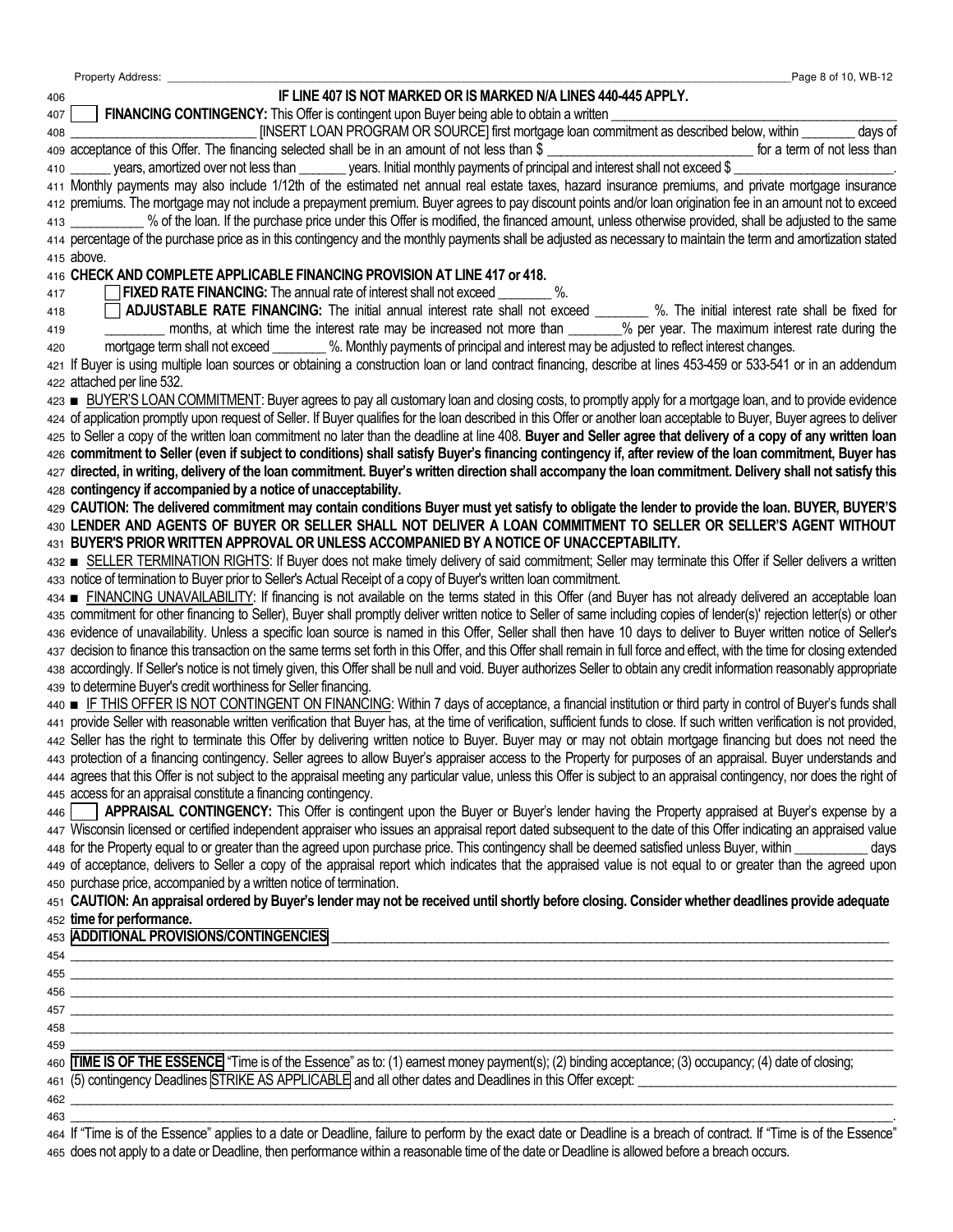**NOTICE ABOUT SEX OFFENDER REGISTRY** You may obtain information about the sex offender registry and persons registered with the registry by contacting the Wisconsin Department of Corrections on the Internet at http://www.widocoffenders.org or by telephone at (608) 240-5830.

 **PROPERTY DIMENSIONS AND SURVEYS** Buyer acknowledges that any land, building or room dimensions, total square footage, acreage figures, or allocation of acreage information, provided to Buyer by Seller or by a broker, may be approximate because of rounding, formulas used or other reasons, unless

 verified by survey or other means. **CAUTION: Buyer should consider the need for a survey to verify land and building dimensions, total square footage/acreage figures and allocation of acreage information, if material to Buyer's decision to purchase.** 

 **BUYER'S PRE-CLOSING WALK-THROUGH** Within 3 days prior to closing, at a reasonable time pre-approved by Seller or Seller's agent, Buyer shall have the right to walk through the Property to determine that there has been no significant change in the condition of the Property, except for ordinary wear and tear and changes approved by Buyer, and that any defects Seller has agreed to cure have been repaired in the manner agreed to by the Parties.

 **PROPERTY DAMAGE BETWEEN ACCEPTANCE AND CLOSING** Seller shall maintain the Property until the earlier of closing or occupancy of Buyer in 477 materially the same condition as of the date of acceptance of this Offer, except for ordinary wear and tear. If, prior to closing, the Property is damaged in an amount of not more than five percent (5%) of the selling price, Seller shall be obligated to repair the Property and restore it to the same condition that it was on 479 the day of this Offer. No later than closing, Seller shall provide Buyer with lien waivers for all lienable repairs and restoration. If the damage shall exceed such sum, Seller shall promptly notify Buyer in writing of the damage and this Offer may be canceled at option of Buyer. Should Buyer elect to carry out this Offer despite such damage, Buyer shall be entitled to the insurance proceeds**,** if any, relating to the damage to the Property, plus a credit towards the purchase price equal to the amount of Seller's deductible on such policy, if any. However, if this sale is financed by a land contract or a mortgage to Seller, any insurance proceeds shall be held in trust for the sole purpose of restoring the Property.

 **SPECIAL ASSESSMENTS / OTHER EXPENSES** Special assessments, if any, levied or for work actually commenced prior to the date of this Offer shall be paid by Seller no later than closing. All other special assessments shall be paid by Buyer.

 **CAUTION: Consider a special agreement if area assessments, property owners association assessments, special charges for current services under Wis. Stat. § 66.0627 or other expenses are contemplated. "Other expenses" are one-time charges or ongoing use fees for public improvements (other than those resulting in special assessments) relating to curb, gutter, street, sidewalk, municipal water, sanitary and storm water and storm sewer (including all sewer mains and hook-up/connection and interceptor charges), parks, street lighting and street trees, and impact fees for other public facilities, as defined in Wis. Stat. § 66.0617(1)(f).** 

**DEFAULT** Seller and Buyer each have the legal duty to use good faith and due diligence in completing the terms and conditions of this Offer. A material failure

 to perform any obligation under this Offer is a default which may subject the defaulting party to liability for damages or other legal remedies. If Buyer defaults, Seller may:

(1) sue for specific performance and request the earnest money as partial payment of the purchase price; or

(2) terminate the Offer and have the option to: (a) request the earnest money as liquidated damages; or (b) sue for actual damages.

If Seller defaults, Buyer may:

(1) sue for specific performance; or

(2) terminate the Offer and request the return of the earnest money, sue for actual damages, or both.

In addition, the Parties may seek any other remedies available in law or equity.

 The Parties understand that the availability of any judicial remedy will depend upon the circumstances of the situation and the discretion of the courts. If either Party defaults, the Parties may renegotiate the Offer or seek nonjudicial dispute resolution instead of the remedies outlined above. By agreeing to binding arbitration, the Parties may lose the right to litigate in a court of law those disputes covered by the arbitration agreement.

 **NOTE: IF ACCEPTED, THIS OFFER CAN CREATE A LEGALLY ENFORCEABLE CONTRACT. BOTH PARTIES SHOULD READ THIS DOCUMENT CAREFULLY. BROKERS MAY PROVIDE A GENERAL EXPLANATION OF THE PROVISIONS OF THE OFFER BUT ARE PROHIBITED BY LAW FROM GIVING ADVICE OR OPINIONS CONCERNING YOUR LEGAL RIGHTS UNDER THIS OFFER OR HOW TITLE SHOULD BE TAKEN AT CLOSING. AN ATTORNEY SHOULD BE CONSULTED IF LEGAL ADVICE IS NEEDED.** 

 **ENTIRE CONTRACT** This Offer, including any amendments to it, contains the entire agreement of the Buyer and Seller regarding the transaction. All prior negotiations and discussions have been merged into this Offer. This agreement binds and inures to the benefit of the Parties to this Offer and their successors in interest.